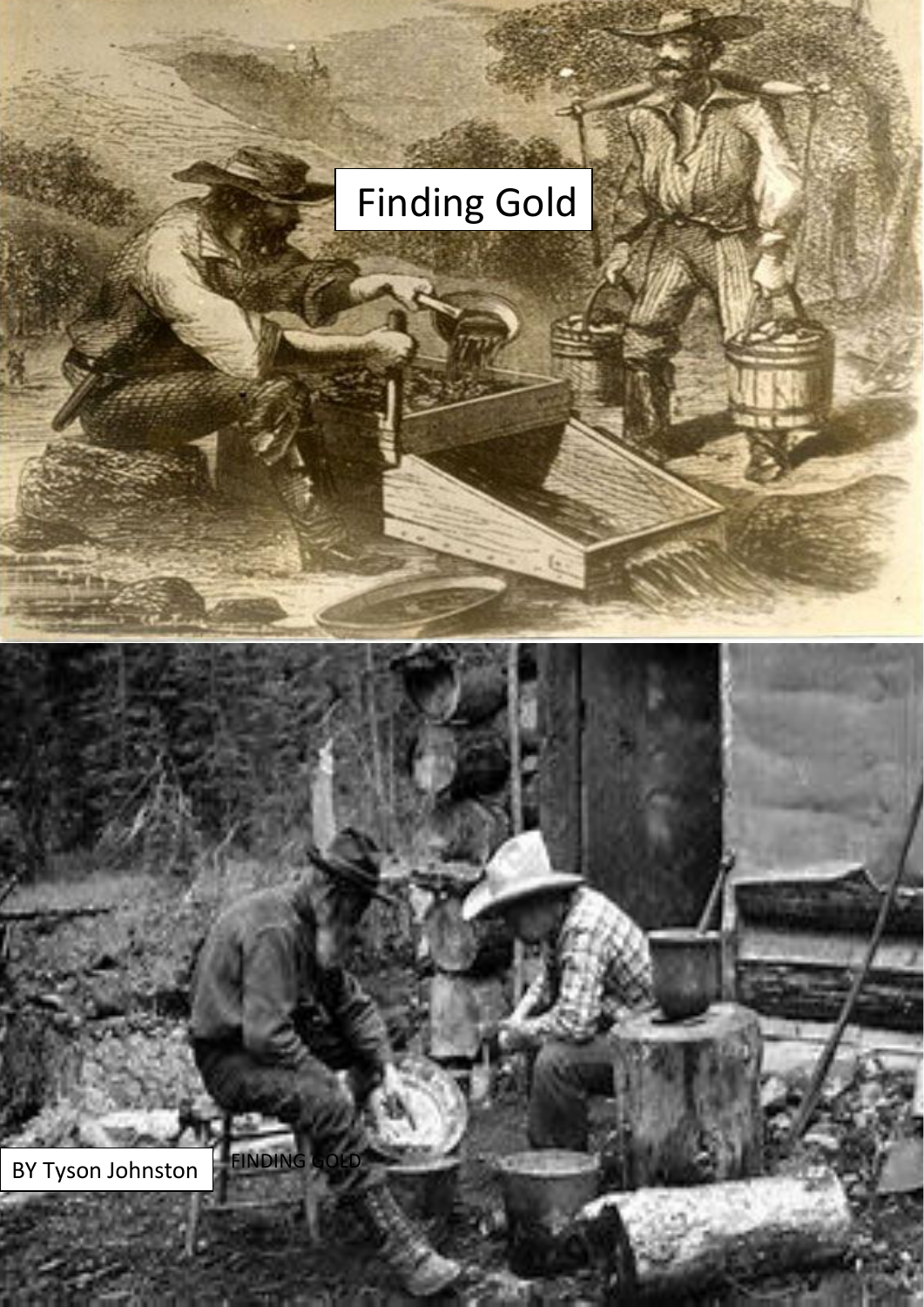"Gold!" I scream to Barry "Gold" in Perth." "STOP!" I yell.

I should probably tell you how this happened. Well it all started one morning when Barry and I where reading the newspaper. The headline said: Edward Hargraves announced gold in Australia and 370000 immigrants are rushing to Australia to try and find gold.

"We should go look for gold!" Exclaimed Barry.

"But where are we going to dig?" I ask.

"Bendigo" exclaimed Barry. "Where on Earth is Bendigo?" "Victoria" says Barry.

So the next day we go to the nearest port to buy tickets.

We leave England on the  $12<sup>th</sup>$  of June 1851, today is the 9<sup>th</sup> of June.

For the next two days we pack like crazy, packing clothes and equipment. Then comes the day we leave.

By 8:30 the ship has already left the port and we're on our journey. First we get to the Strait of Dover, then we go through the English Channel. It is so choppy that Barry was hanging over the side vomiting.

Later that day we go past the Strait of Gibraltar and we see some awesome buildings. The next day we pass the Tyrrhenian Sea and the Meditation sea and all we saw was a vast expanse of sea. Days later we enter the Ionian Sea. Then we go into the Mediterranean Sea for the 2<sup>nd</sup> time and it is so hot above deck its 86°F Barry thinks it hot enough to boil an egg on the side of the ship.

A long time later we go thought the Suez Canal it was so scary because the canal was so choppy, and the canal is so thin I thought we were going to hit the side and sink. Then we go into the Gulf of Suez and the red sea where it just gets hotter and hotter it feels like we're on the surface of the sun.

A long time later we go thought the Suez Canal it was so scary because the canal was so choppy, and the canal is so thin I thought we were going to hit the side and sink. Then we go into the Gulf of Suez and the red sea where it just gets hotter and hotter it feels like were on the surface of the sun.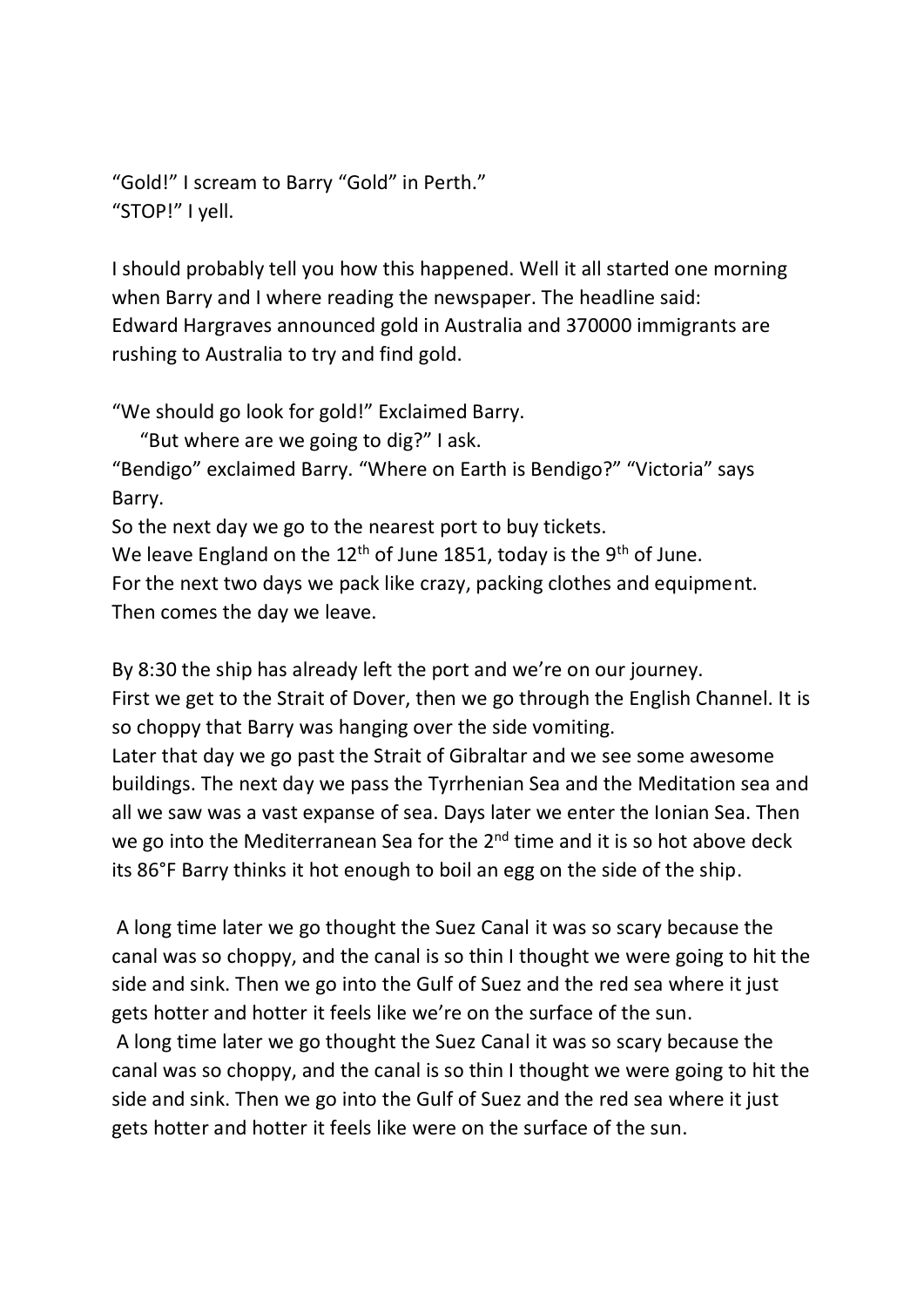Sometime later we go into the Gulf of Aden, Arabian sea and the Indian ocean it has gotten so hot we can't bear it outside. After what fells like forever we finally see the great Australian bight. It looks like a giant came and took a bite out of it.

Then we go into the Bass Strait which leads us

into the port of Melbourne my first impression is Big. Melbourne is so much bigger than what I thought it also has big noises from the horse's and carts.

We start our long journey on hose and cart. Two days into the trip we get through all our water, so we scramble to find a small town. finally, we find a small town called Kyneton witch was basically just a dirt road and a shed or two. 4 days later we get to Bendigo.

Where we start our dig in a pit of dirt.

3 weeks later we still have not found anything, and Barry is in the mood to go home.

So, we try our luck one-mile north of Bendigo at another popular dig site A long 1 week later we get news of a reward to anyone who finds gold 150 or less miles from Perth. So, we get back on our horse and cart and head for Perth. It is a long 12-week journey 6 weeks into the trip guess what? we run out of water again! It's a big struggle but we finally get there.

In Perth We spend another 61 weeks digging before we get some news there was a stockade in eureka between the miners and the government.

It takes a long time to get news here so the news we read about the eureka stockade happened 13 weeks ago.

We start our dig again and we dig for 12 months and then finally it happened. It was 8;30 in the morning and I was sifting some old dirt that we dug up yesterday and Barry was still asleep then I saw something shiny in the ground, so I pick it up and I look it over and its gold!

"Gold" I screamed to Barry "gold in Perth."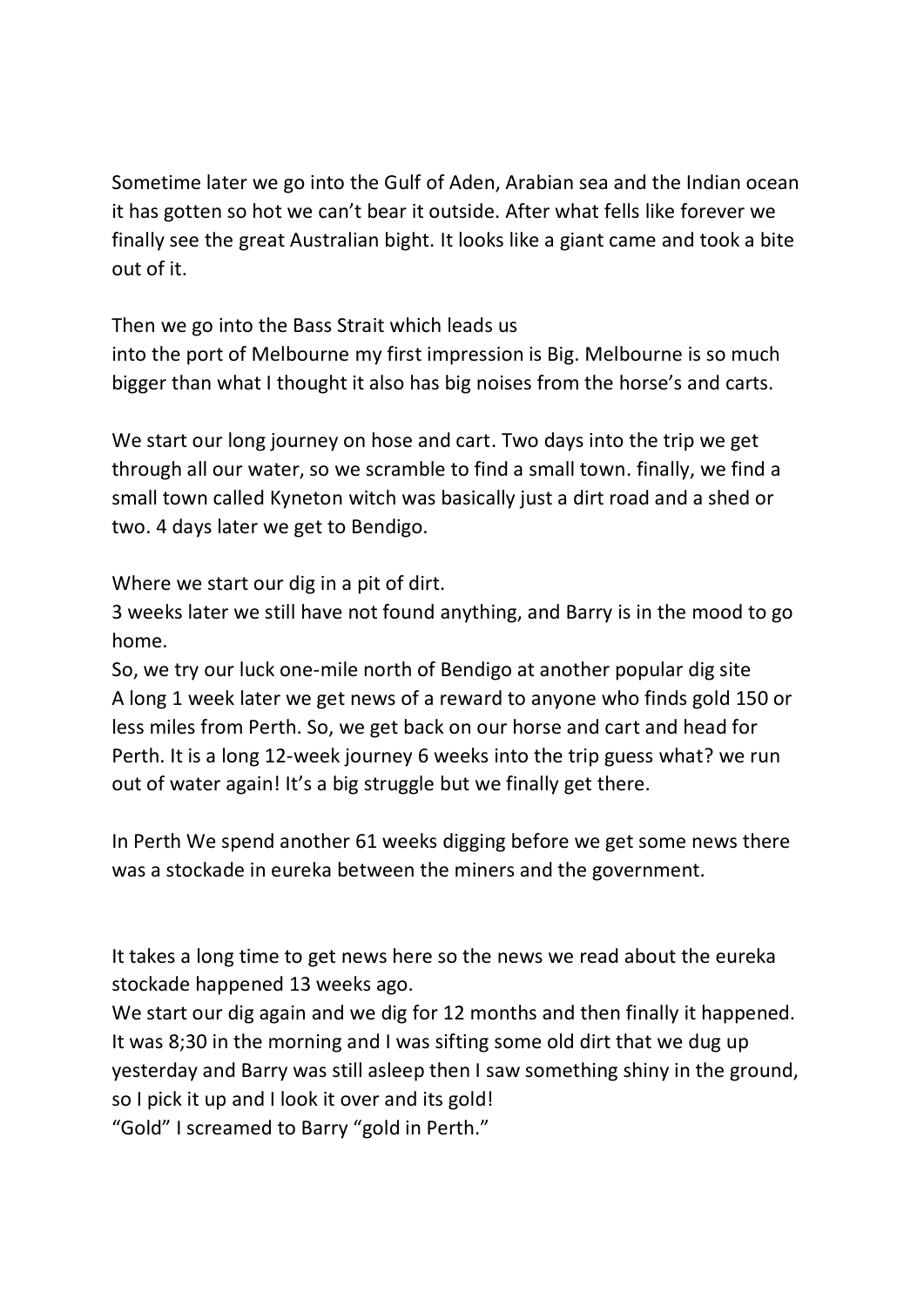We frantically dig to see if there is more and we find gold nugget after gold nugget until there is 30KG worth of gold.

We rush to the gold trader and sell our gold. And bring back our fortune of \$1203.

Over the next 5 months we find more and more gold nuggets until we have enough gold to become very wealthy and still have some left over.

So on 12 of July 1855 we climb back on our ship and head back to England

Once we are back at England we decide to sell our gold that we brought back from Australia

And start a shop that sells equipment for people that want to go find gold themselves in Australia.

By 1914 Barry and Nicholas had made a great fortune and were living in a big mansion and owned a gigantic chain of shops. Then everything changed...